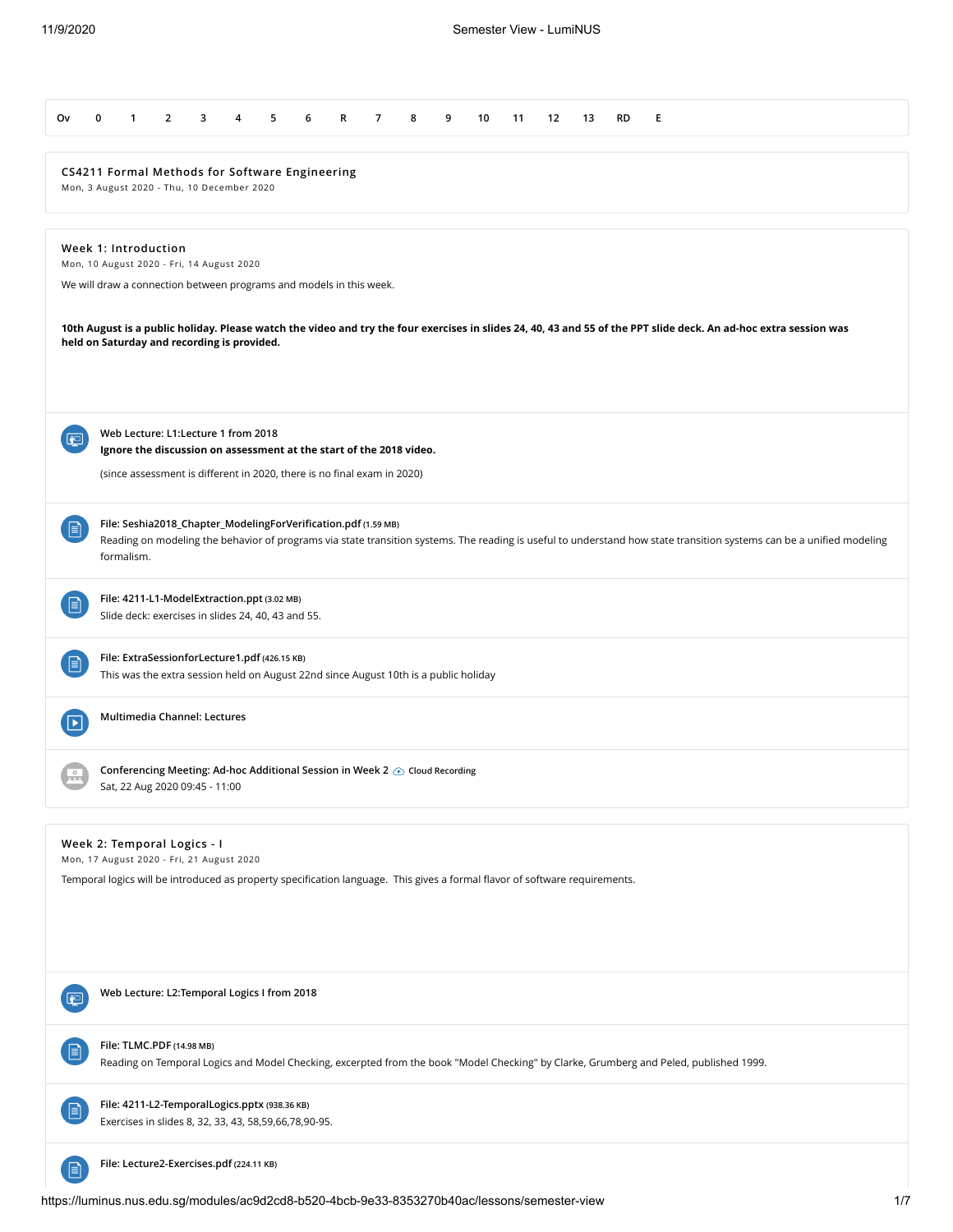| 11/9/2020                      | Semester View - LumiNUS                                                                                                                                                                                                                            |
|--------------------------------|----------------------------------------------------------------------------------------------------------------------------------------------------------------------------------------------------------------------------------------------------|
|                                | Re-uploaded this file with some additional clarifications based on questions asked by students.                                                                                                                                                    |
| $\blacktriangleright$ $\vdash$ | Multimedia Channel: Lectures                                                                                                                                                                                                                       |
|                                | Conferencing Meeting: CS4211 Week 2 2020 is Cloud Recording<br>Mon, 17 Aug 2020 08:45 - 12:00                                                                                                                                                      |
|                                | Week 3: Temporal Logics - II<br>Mon, 24 August 2020 - Fri, 28 August 2020<br>This lecture will cover branching time logics, and fixed point characterizations                                                                                      |
| 袒                              | Web Lecture: L3:Temporal Logics II from 2018                                                                                                                                                                                                       |
| 目                              | File: TLMC.PDF (14.98 MB)<br>Reading on Temporal Logics and Model Checking, excerpted from the book "Model Checking" by Clarke, Grumberg and Peled, published 1999.                                                                                |
| ▤                              | File: RecursiveCharacterization.pdf (96.98 KB)<br>The reading for the mathematical part on "Fixed Point Characterizations". The material for this appears in the slide deck "4211-L2-TemporalLogics" slide 70-85                                   |
| 目                              | File: 4211-L2-TemporalLogics.pptx (938.36 KB)<br>Exercises in slides 8, 32, 33, 43, 58,59,66,78,90-95.                                                                                                                                             |
| 目                              | File: Lecture3-Exercises.pdf (318.73 KB)<br>Solutions to most of the exercises and discussions in week 3 Lecture. These exercise slides are embedded inside the Luminus slide deck, and explicitly marked in the week<br>by week Luminus overview. |
| 间                              | File: Fixed-points.pptx (80.75 KB)<br>Additional slides on visualizing fixed points which appear in Lecture video                                                                                                                                  |
|                                | Multimedia Channel: Lectures                                                                                                                                                                                                                       |
|                                | Conferencing Meeting: CS4211_W3 @ Cloud Recording<br>Mon, 24 Aug 2020 08:45 - 11:45                                                                                                                                                                |
|                                | Week 4: Model Checking Algorithms<br>Mon, 31 August 2020 - Fri, 4 September 2020<br>An algorithmic treatment for checking temporal logic properties of finite state machines.                                                                      |
| ا تغا                          | Web Lecture: L4: Model Checking from 2018                                                                                                                                                                                                          |
| l≡ì                            | File: TLMC.PDF (14.98 MB)<br>Reading on Temporal Logics and Model Checking, excerpted from the book "Model Checking" by Clarke, Grumberg and Peled, published 1999.                                                                                |
| 目                              | File: Clarke2018_Chapter_IntroductionToModelChecking.pdf (842.53 KB)<br>General introduction to Model checking. The first author of the article is credited to be one of the inventors of model checking and received the Turing Award.            |
|                                | File: 4211-L4-Checking.pdf (782.15 KB)<br>Re-uploaded lecture notes for week 4. Exercises in slides 8, 32, 37, 49, 51                                                                                                                              |
|                                | File: Lec4-Exercises.pdf (396.98 KB)                                                                                                                                                                                                               |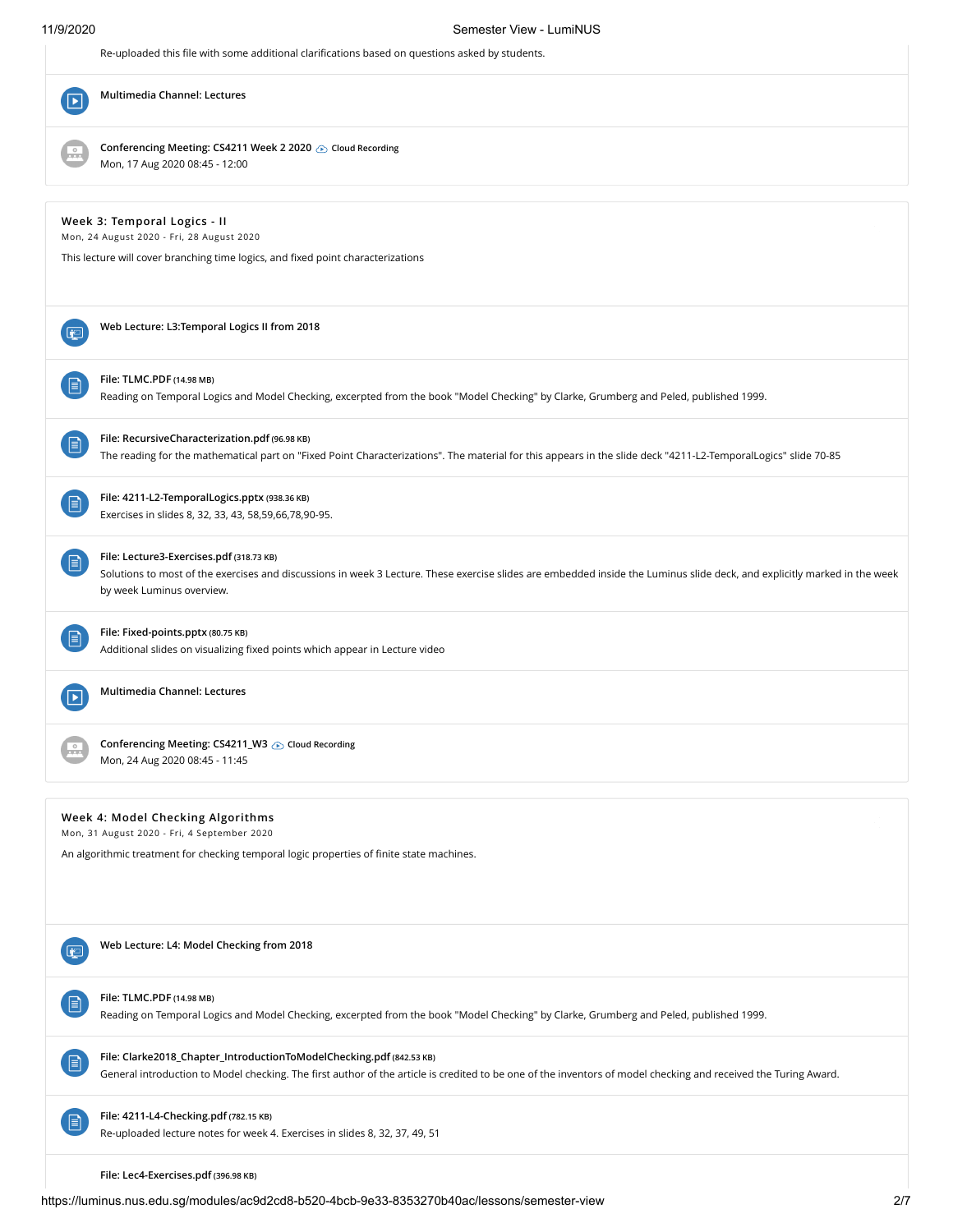| $\mathbf{F}$          | Exercises and solutions to exercises embedded in Lecture 4 on Model Checking                                                                                            |
|-----------------------|-------------------------------------------------------------------------------------------------------------------------------------------------------------------------|
| $\blacktriangleright$ | Multimedia Channel: Lectures                                                                                                                                            |
| $\frac{0}{2}$         | Conferencing Meeting: CS4211_W4 Cloud Recording<br>Mon, 31 Aug 2020 08:45 - 11:45                                                                                       |
|                       | Week 5: Model Checking tools<br>Mon, 7 September 2020 - Fri, 11 September 2020                                                                                          |
|                       | An introduction to the SPIN model checker and its underlying algorithm.                                                                                                 |
|                       | Demo of SPIN will be done in class.                                                                                                                                     |
| Please see:           |                                                                                                                                                                         |
|                       | Files under the folder <b>SPIN-files</b> in Luminus                                                                                                                     |
|                       | The tool: http://spinroot.com/spin/whatispin.html                                                                                                                       |
|                       | Homework 1 (Quiz) is conducted in this week.                                                                                                                            |
|                       | SPIN assignment is released in this week                                                                                                                                |
|                       |                                                                                                                                                                         |
|                       |                                                                                                                                                                         |
|                       |                                                                                                                                                                         |
|                       | Web Lecture: L5:SPIN from 2018                                                                                                                                          |
| 0                     |                                                                                                                                                                         |
|                       |                                                                                                                                                                         |
| B                     | File: SPINieee97.pdf (247.66 KB)<br>A basic reading about SPIN model checker                                                                                            |
|                       |                                                                                                                                                                         |
|                       | File: Holzmann2018_Chapter_Explicit-StateModelChecking.pdf (720.55 KB)                                                                                                  |
| $\mathbf{E}$          | Model checking algorithm implemented inside the SPIN model checker. We will use the SPIN checker for the assignment in CS4211.                                          |
|                       |                                                                                                                                                                         |
| 目                     | File: 4211-L5-SPINChecker.pptx (807.73 KB)                                                                                                                              |
|                       | See slide 43, that is where the Assignment using SPIN (25 marks) is introduced.                                                                                         |
|                       |                                                                                                                                                                         |
| $\mathbf{r}$          | File: LTLVerification.pdf (434.00 KB)<br>Reading on LTL Verification.                                                                                                   |
|                       |                                                                                                                                                                         |
|                       | File: Assignment_Introduction_Document.pdf (177.46 KB)                                                                                                                  |
| 目                     | The assignment description document                                                                                                                                     |
|                       |                                                                                                                                                                         |
| Þ                     | Multimedia Channel: Lectures                                                                                                                                            |
|                       |                                                                                                                                                                         |
|                       | Conferencing Meeting: CS4211_W5  Cloud Recording                                                                                                                        |
|                       | Mon, 7 Sep 2020 08:45 - 11:45                                                                                                                                           |
|                       |                                                                                                                                                                         |
|                       |                                                                                                                                                                         |
|                       | Week 6: Software Model Checking<br>Mon, 14 September 2020 - Fri, 18 September 2020                                                                                      |
|                       | Model checking techniques adapted for software verification, will be discussed in this lecture. This will complete our discussion on model checking and model checkers. |
|                       |                                                                                                                                                                         |
|                       |                                                                                                                                                                         |
|                       |                                                                                                                                                                         |
|                       |                                                                                                                                                                         |
| اتغا                  | Web Lecture: L6:Software Model Checking from 2018                                                                                                                       |

Overview article on Software Model Checking appearing in the Communications of the ACM magazine.

**File: SWMC1.pdf (1.15 MB)**

**日**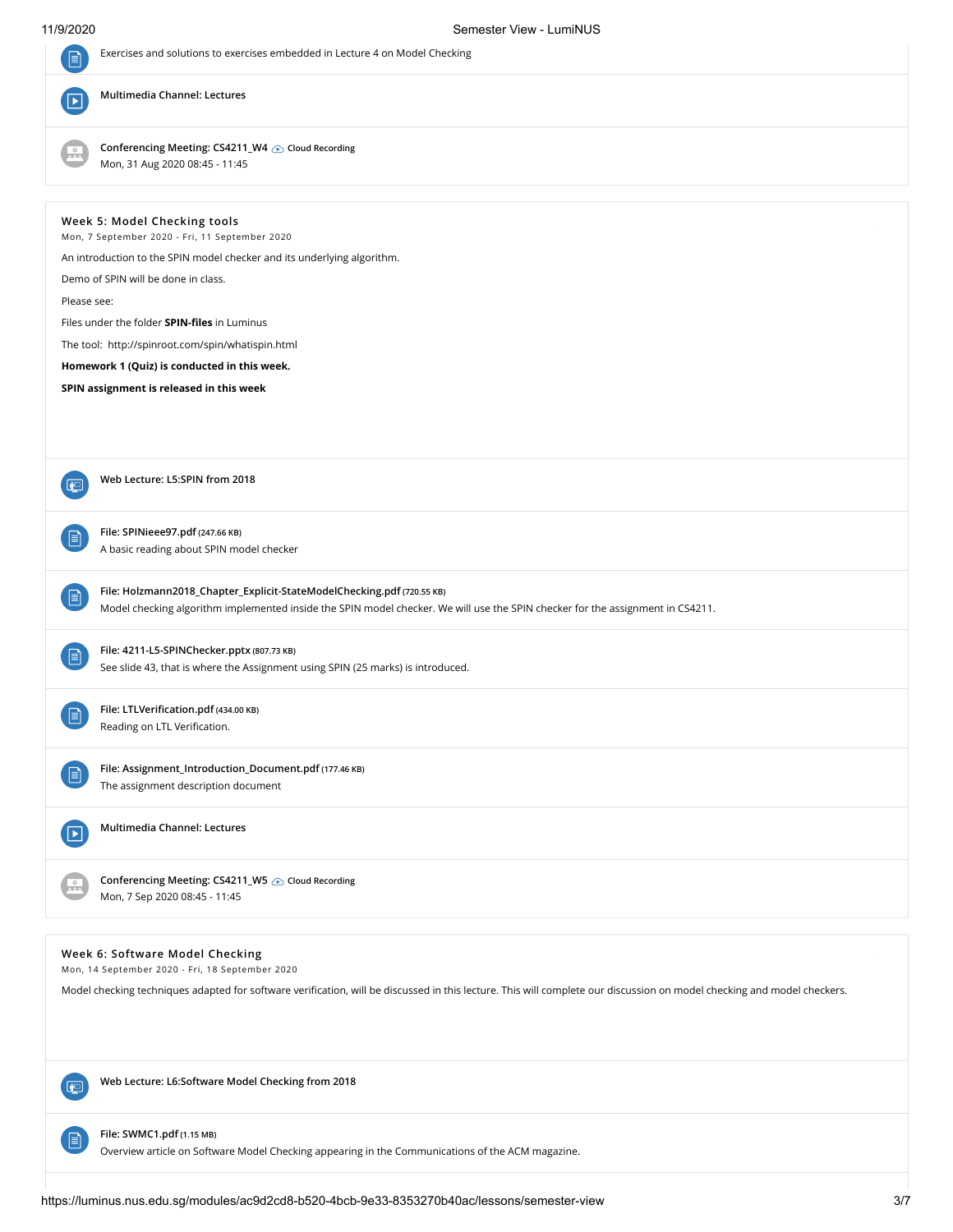# 11/9/2020 Semester View - LumiNUS

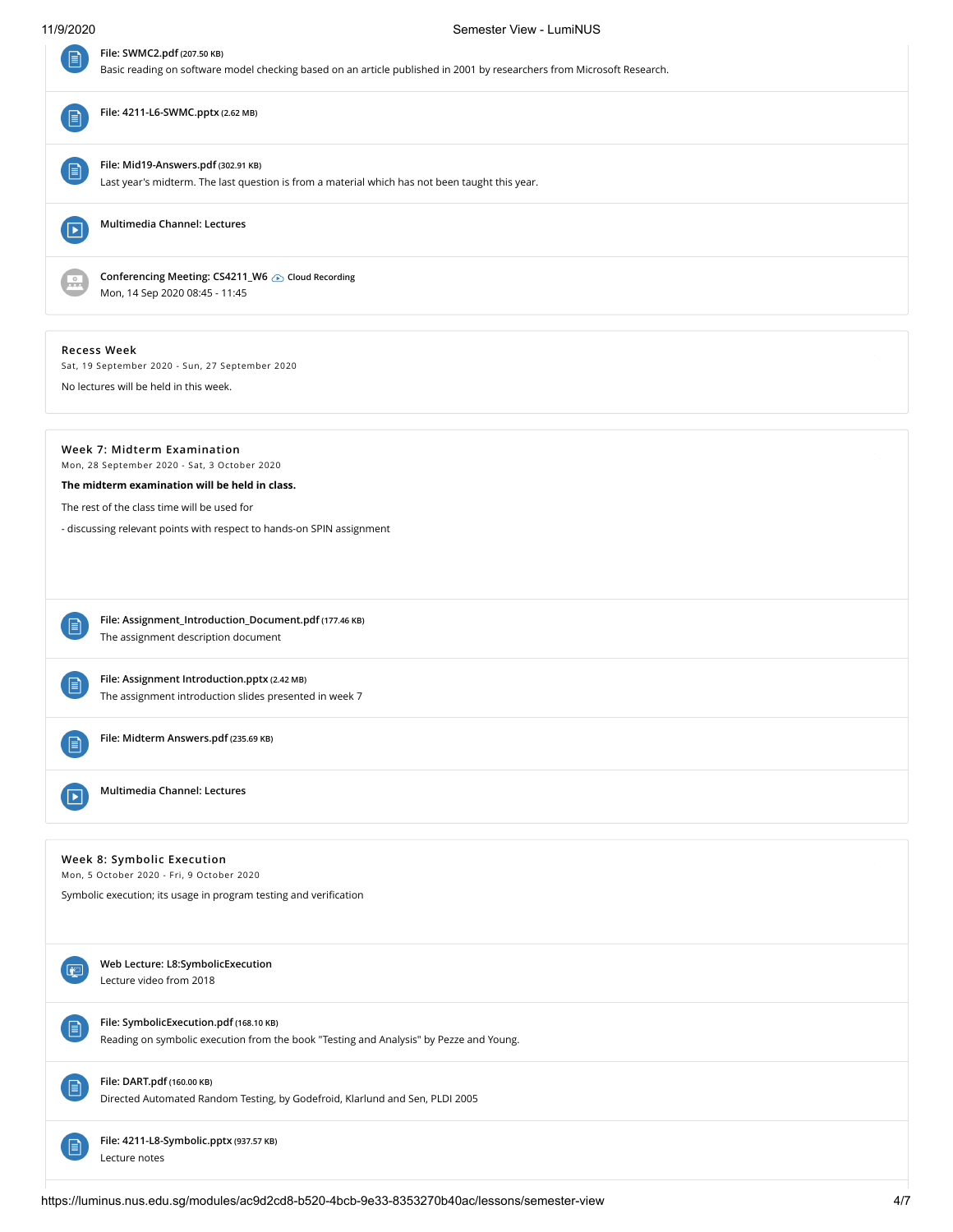| File: Revise-Symbolic.pptx (1.62 MB)                                                                                                                                                                                                                                        |
|-----------------------------------------------------------------------------------------------------------------------------------------------------------------------------------------------------------------------------------------------------------------------------|
| Multimedia Channel: Lectures                                                                                                                                                                                                                                                |
| Conferencing Meeting: CS4211 Week 8 6 Cloud Recording<br>Mon, 5 Oct 2020 08:45 - 11:45                                                                                                                                                                                      |
| Week 9: Hoare Logic<br>Mon, 12 October 2020 - Fri, 16 October 2020<br>Construction of hand-written proofs for programs will be discussed.                                                                                                                                   |
| Web Lecture: L9: Hoare Logic<br>انتها<br>lecture video from 2018                                                                                                                                                                                                            |
| File: program_verification.pdf (362.93 KB)<br>$\boxminus$<br>Reading on Hoare Logic and program verification, excerpted from the book "Logic in Computer Science" by Huth and Ryan, published 1999.                                                                         |
| File: Revise-HoareLogic.pptx (465.94 KB)<br>Ħ                                                                                                                                                                                                                               |
| File: 4211-L9-Hoare.pptx (510.84 KB)<br>$\boxminus$<br>Slight changes only with some explanations. Slide numbering should not affected, I only deleted one redundant slide from the very end.                                                                               |
| Multimedia Channel: Lectures                                                                                                                                                                                                                                                |
| Conferencing Meeting: CS4211_W9 B Cloud Recording<br>Mon, 12 Oct 2020 09:00 - 11:45                                                                                                                                                                                         |
| Week 10: Debugging<br>Mon, 19 October 2020 - Fri, 23 October 2020<br>We will start discussions on debugging and continue the discussions to the next week for term paper.<br>$\begin{array}{c} + \end{array}$<br>Programming assignment using SPIN will be due this Friday. |
| Web Lecture: L10: FormalDebugging<br>回<br>Lecture video from 2018. Some parts from 2020, specifically symbolic techniques for debugging, are not covered in the video.                                                                                                      |
| File: jpl1995.pdf (8.34 MB)<br>目<br>"A survey of Program Slicing Techniques" by Frank Tip, 1995. The article is relevant, but sections 3 and 4 of the article are very detailed and cover various kinds of programs.                                                        |
| File: DebuggingCACM.pdf (957.43 KB)<br>$\boxminus$                                                                                                                                                                                                                          |
| File: 4211-L10-Debug.pptx (647.99 KB)<br>B                                                                                                                                                                                                                                  |
| Multimedia Channel: Lectures<br>$\boxed{\mathbf{E}}$                                                                                                                                                                                                                        |
| Conferencing Meeting: CS4211_W10 > Cloud Recording<br>$\frac{0}{2}$                                                                                                                                                                                                         |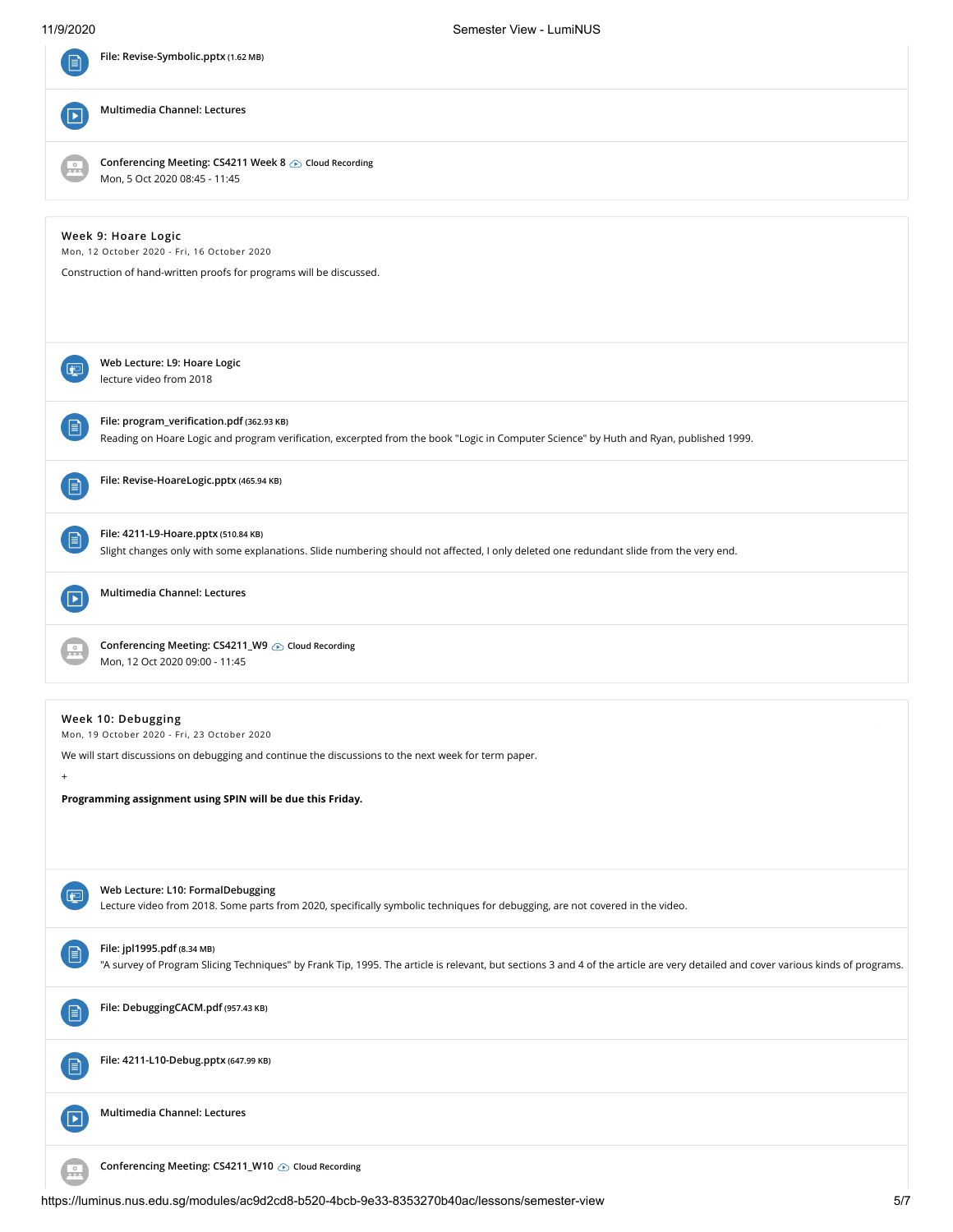Mon, 19 Oct 2020 09:00 - 11:45

|    | Week 11: Discussion on term paper                                                                                                                                                                         |
|----|-----------------------------------------------------------------------------------------------------------------------------------------------------------------------------------------------------------|
|    | Mon, 26 October 2020 - Fri, 30 October 2020                                                                                                                                                               |
|    | Term paper will be due on 23rd November                                                                                                                                                                   |
|    | In your term paper, you can write a 2 page critique of any of the papers referenced in the CACM article. Please see the file CS4211 Termpaper2020.PDF for the detailed instructions<br>on what to submit. |
|    |                                                                                                                                                                                                           |
|    |                                                                                                                                                                                                           |
|    |                                                                                                                                                                                                           |
|    |                                                                                                                                                                                                           |
|    | Weblink: CACM article covering possible papers to cover in Term paper                                                                                                                                     |
|    |                                                                                                                                                                                                           |
|    | Weblink: [Optional] Latest CACM article covering future directions from materials in Term Paper                                                                                                           |
|    |                                                                                                                                                                                                           |
|    |                                                                                                                                                                                                           |
| Ħ  | File: CS4211-TermPaper-Short.pptx (1.05 MB)                                                                                                                                                               |
|    | Short Description of Possible papers to cover in CS4211 Term paper                                                                                                                                        |
|    |                                                                                                                                                                                                           |
| 目  | File: CS4211Termpaper2020.pdf (123.61 KB)                                                                                                                                                                 |
|    | The term paper materials / instructions are posted in advance, whoever wants to take a look.                                                                                                              |
|    |                                                                                                                                                                                                           |
|    | File: CS4211-TermPaper-Long.pptx (1.12 MB)                                                                                                                                                                |
|    | Please refer to these slides to get a general overview of the techniques covered in the term paper.                                                                                                       |
|    |                                                                                                                                                                                                           |
|    | Multimedia Channel: Lectures                                                                                                                                                                              |
|    |                                                                                                                                                                                                           |
|    |                                                                                                                                                                                                           |
|    | Conferencing Meeting: CS4211_W11  Cloud Recording                                                                                                                                                         |
|    | Mon, 26 Oct 2020 09:00 - 11:45                                                                                                                                                                            |
|    |                                                                                                                                                                                                           |
|    | Week 12: Visual formal Requirements                                                                                                                                                                       |
|    | Mon, 2 November 2020 - Fri, 6 November 2020                                                                                                                                                               |
|    | Visual descriptions of temporal logic style requirements in the form of Live Sequence Charts will be covered.                                                                                             |
|    |                                                                                                                                                                                                           |
|    |                                                                                                                                                                                                           |
|    |                                                                                                                                                                                                           |
|    |                                                                                                                                                                                                           |
|    | Web Lecture: L12a:Req                                                                                                                                                                                     |
|    | Lecture video from 2018. Segment starts from 45 minutes past.                                                                                                                                             |
|    |                                                                                                                                                                                                           |
|    | Web Lecture: L12b:Req<br>Lecture video from 2018                                                                                                                                                          |
|    |                                                                                                                                                                                                           |
|    |                                                                                                                                                                                                           |
|    | File: LSCs.pdf (258.04 KB)<br>"Live Sequence Charts: Breathing Life into Message Sequence Charts", by Damm and Harel published 2001. Live Sequence Charts provide a visual formalism for capturing        |
|    | requirements.                                                                                                                                                                                             |
|    |                                                                                                                                                                                                           |
|    |                                                                                                                                                                                                           |
| 目  | File: AirttrafficcontrolSampleReq.pdf (44.35 KB)<br>Sample Requirements Document for weather control subsystem                                                                                            |
|    |                                                                                                                                                                                                           |
|    |                                                                                                                                                                                                           |
| FI | File: 4211-L12-Req.pptx (934.08 KB)                                                                                                                                                                       |
|    | Revised version uploaded, as discussed at the end of today's class.                                                                                                                                       |
|    |                                                                                                                                                                                                           |
|    | Multimedia Channel: Lectures                                                                                                                                                                              |
|    |                                                                                                                                                                                                           |
|    |                                                                                                                                                                                                           |
|    | Conferencing Meeting: CS4211_W12 cloud Recording                                                                                                                                                          |